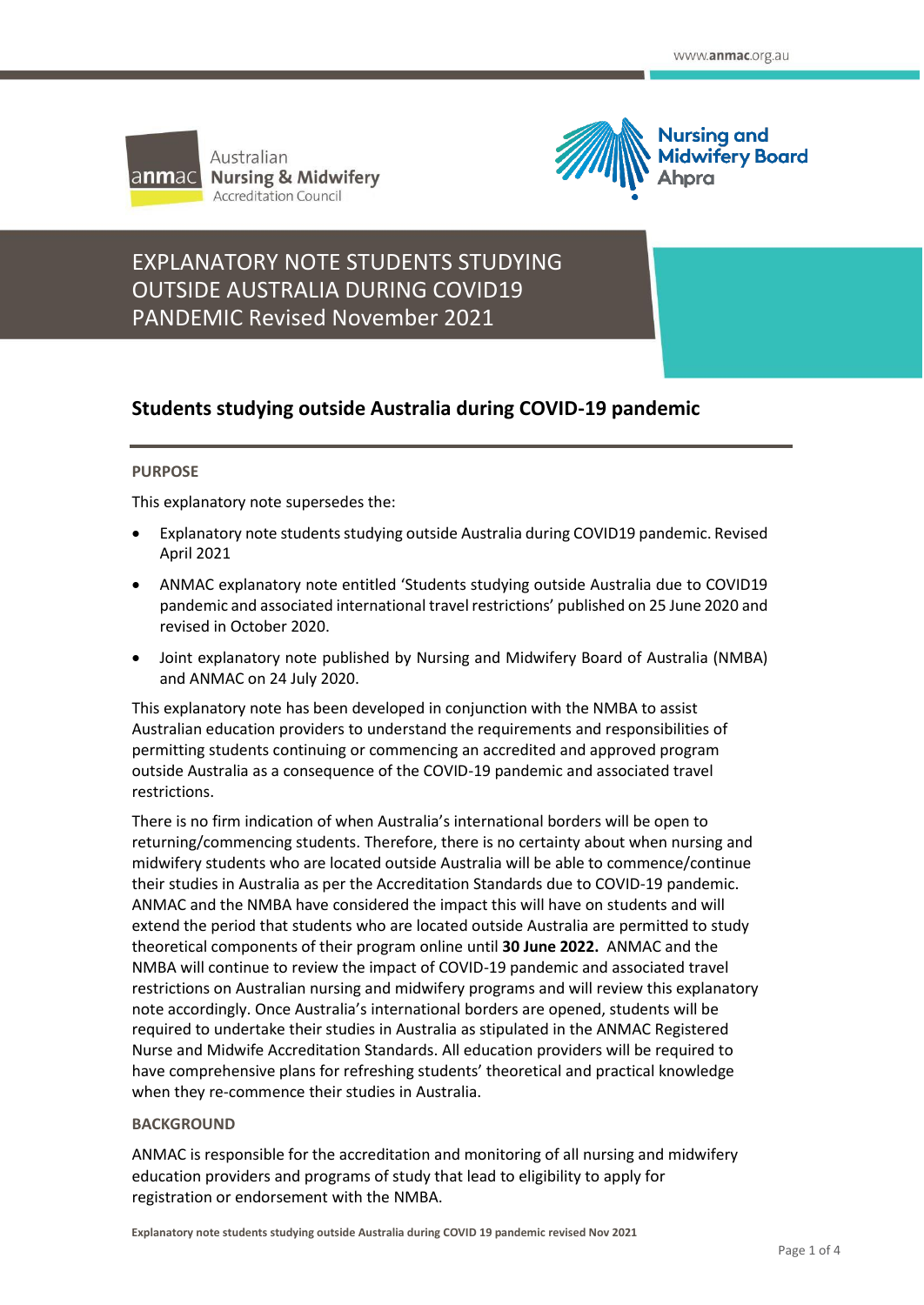There are provisions in both the Registered Nurse and Midwife Accreditation Standards (RNAS and MAS) that are applied to programs where the education provider wishes to offer students an opportunity to study a portion of their program offshore.

- RNAS 2012 standard 4.7 …*learning experiences undertaken outside Australia must not exceed one semester* [The ANMAC explanatory note - *Offshore components in accredited Australian programs of study for registered nurses and midwives* clarifies that for entry to practice registered nurse programs, one semester is the equivalent of one sixth of the program]
- RNAS 2019 standard 3.1 *The program of study is undertaken in Australia. Where there is an offshore component, it is required to:*
	- *a) be no more than one-sixth of the full program completed offshore*
	- *b) demonstrate equivalence of learning outcomes.*
- MAS 2014 standard 4.8 *Equivalence of theory or midwifery practice experience gained outside Australia in terms of subject learning outcomes and assessment. Learning experiences outside Australia must not exceed one-fifth of the totalprogram.*
- MAS 2021 3.1 The program of study is undertaken in Australia. Where there is an offshore component, the program must:
	- *a) be no more than one-fifth of the full program completed offshore*
	- *b) demonstrate equivalence of learning outcomes.*

ANMAC has established processes in place in **normal (i.e. not during current COVID19 pandemic) circumstances** for all education providers seeking accreditation of programs of study for registered nurses and/or midwives that offer an offshore component of the program. See ANMAC's [explanatory note](https://www.anmac.org.au/sites/default/files/documents/offshore_components_in_accredited_australian_programs_of_study_for_nurses_and_midwives_0.pdf) on this subject.

ANMAC understands the need to support students who are currently located outside Australia to undertake selected theoretical components of study **during the COVID19 pandemic and associated travel restriction**s. Undertaking components of study outside Australia offers students the opportunity to continue or commence their program and minimises the potential disruption to both students and education providers. This explanatory note sets out the process in place **during the COVID19 pandemic** for applying the COVID 19 special provisions in both the Registered Nurse and Midwife Accreditation Standards.

# **APPLICATION**

The provisions of this explanatory note are:

- 1. only applicable during COVID 19 pandemic when international travel restrictions are in place
- 2. only applicable until **30 June 2022**
- 3. only applicable for programs of study that lead to eligibility to apply for registration as registered nurse or midwife (i.e. **not** programs leading to registration as an enrolled nurse or endorsement as a nurse practitioner).
- 4. only applicable to the theoretical components of programs of study, delivered online outside Australia
- 5. that the theoretical components of entry to practice **registered nurse** programs of study undertaken outside of Australia do not exceed one sixth of the program for the individual student
- 6. that the theoretical components of entry to practice **midwife** programs of study undertaken outside of Australia do not exceed one fifth of the program for the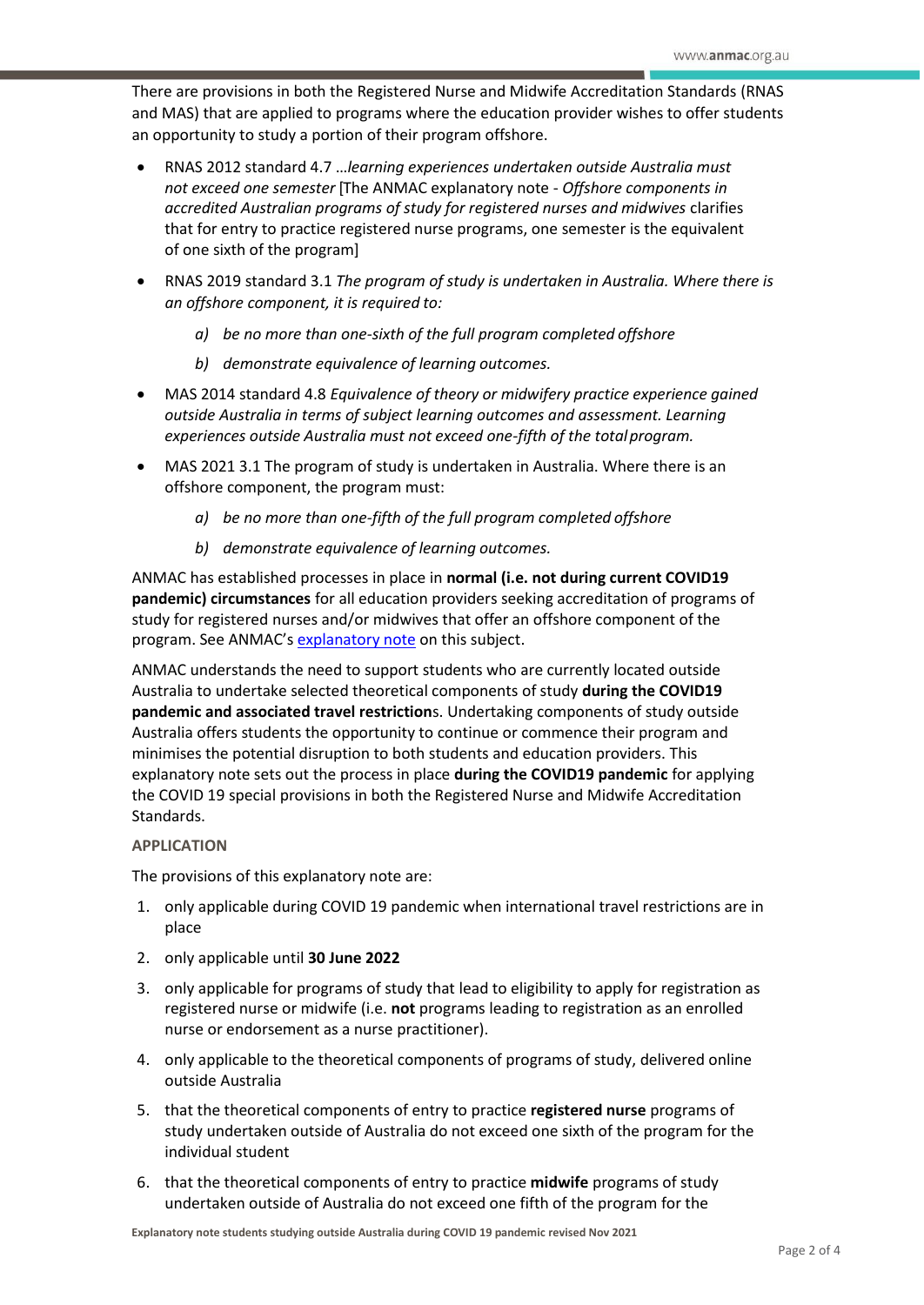### individual student

### **RELEVANT DOCUMENTATION**

The following documentation is relevant to this explanatory note:

- ANMAC Accreditation Policy and Procedure
- ANMAC Midwife Accreditation Standards (2021)
- ANMAC Midwife Accreditation Standards (2021) Essential Evidence
- ANMAC Midwife Accreditation Standards(2014)
- ANMAC Registered Nurse Accreditation Standards(2019)
- ANMAC Registered Nurse Accreditation Standards (2019) EssentialEvidence
- ANMAC Registered Nurse Accreditation Standards(2012)

Education providers should also review relevant documentation published on the TEQSA website including COVID19 regulatory advice on managing online-learning good-practice for students*.*

# **ADVICE TO EDUCATION PROVIDERS REGARDING STUDENTS STUDYING OUTSIDE AUSTRALIA DURING COVID-19 PANDEMIC**

Education providers can extend a student's online study beyond one semester duration if the total hours of **theoretical study for the individual student** do not exceed one sixth of the registered nurse or one fifth of the midwife entry to practice program. Education providers who use a trimester-based system can use the one sixth rule.

Students can not undertake any professional experience placements while outside Australia. Simulation lab time should not be included in theoretical hours as it cannot occur outside Australia.

The heads of discipline for nursing and/or midwifery entry to practice programs, where there are students studying outside of Australia, have been requested to sign and return a declaration form to ANMAC. The form has already been sent to all relevant education providers. This form outlines ANMAC expectations to ensure that programs remain compliant with the Registered Nurse and Midwife Accreditation Standards. The requirements outlined on this form apply to all students who commenced/will be commencing or continuing online study outside Australia in 2020, 2021, 2022.

**Education providers who have not completed this form and have students continuing or commencing study in 2021/2022 outside Australia due to COVID 19-related travel restrictions should complete and sign the form and return it to [accreditation@anmac.org.au](mailto:accreditation@anmac.org.au) If you have already sent a declaration form but the information provided has changed, please send a revised form. If you have not sent a declaration previously please do so now. I confirm that the following measures are in place to ensure that students studying outside Australia during the COVID 19 pandemic have equivalent opportunity to achieve program outcomes as students studying inside Australia, which include:**

| equivalent academic support is provided                                                                                                                                                                                  |  |
|--------------------------------------------------------------------------------------------------------------------------------------------------------------------------------------------------------------------------|--|
| equivalent assessment requirements and measures to ensure integrity are<br>in place                                                                                                                                      |  |
| equivalent support for and access to Information Technology resources is<br>provided                                                                                                                                     |  |
| a clear communication strategy and decision making pathway has been<br>$\bullet$<br>developed that is informed by Australian Government COVID19 pandemic<br>updates and is communicated with students and academic staff |  |
| a plan has been developed to orientate students commencing their<br>program of study outside Australia in 2020/2021/2022 and upon<br>their arrival to Australia                                                          |  |

**Explanatory note students studying outside Australia during COVID 19 pandemic revised Nov 2021**